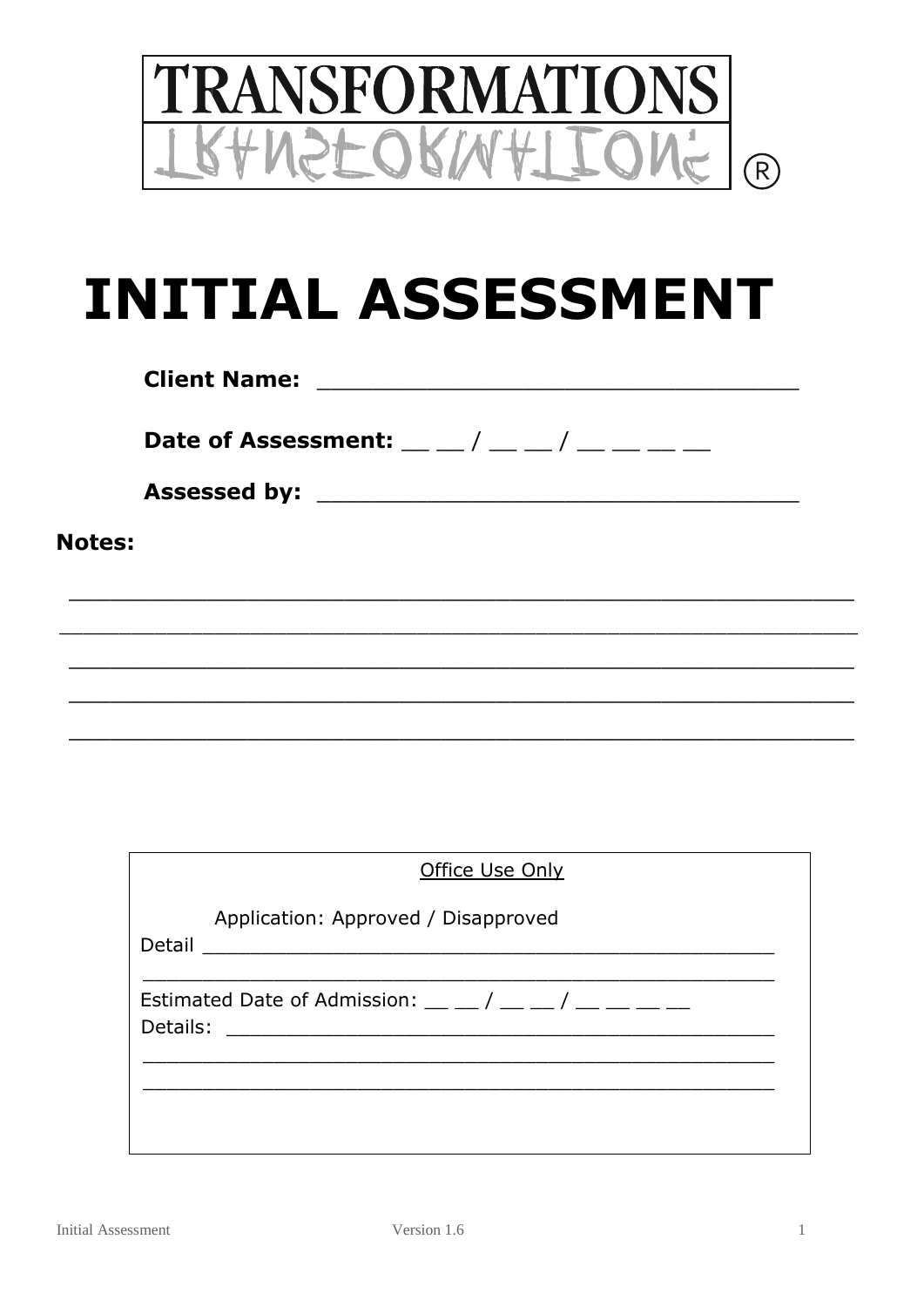### **PERSONAL INFORMATION**

| Full Name:                    |                                                                                                                                                                        |                  |                 |              |
|-------------------------------|------------------------------------------------------------------------------------------------------------------------------------------------------------------------|------------------|-----------------|--------------|
| $D.0.B:$ __ _/ __ _/ __ _ _ _ |                                                                                                                                                                        |                  |                 |              |
| Age: ___________________      |                                                                                                                                                                        |                  |                 |              |
|                               |                                                                                                                                                                        |                  |                 |              |
|                               |                                                                                                                                                                        |                  |                 |              |
| <b>Marital Status:</b>        |                                                                                                                                                                        |                  |                 |              |
|                               | Single $\Box$ Married $\Box$ De Facto $\Box$ Separated $\Box$ Divorced $\Box$ Casual $\Box$                                                                            |                  |                 |              |
|                               |                                                                                                                                                                        |                  |                 |              |
|                               | Duration of Relationship: _______ months / years                                                                                                                       |                  |                 |              |
|                               | If the applicant is not married but currently in a relationship, are they prepared to put<br>the relationship on hold whilst they participate in the program? YES / NO |                  |                 |              |
| No. of Children:              |                                                                                                                                                                        |                  |                 |              |
|                               |                                                                                                                                                                        |                  |                 |              |
|                               |                                                                                                                                                                        |                  |                 |              |
|                               |                                                                                                                                                                        |                  |                 |              |
|                               | <b>REFERRAL INFORMATION</b>                                                                                                                                            |                  |                 |              |
|                               | How did the Applicant find out about the Transformations Program: (Please tick)                                                                                        |                  |                 |              |
| Detox Facility $\Box$         | Case Worker $\square$                                                                                                                                                  | Hospital $\Box$  | Church $\Box$   |              |
| Mental Health $\Box$          | Friend $\Box$                                                                                                                                                          | Family $\square$ | Internet $\Box$ | Media $\Box$ |
|                               |                                                                                                                                                                        |                  |                 |              |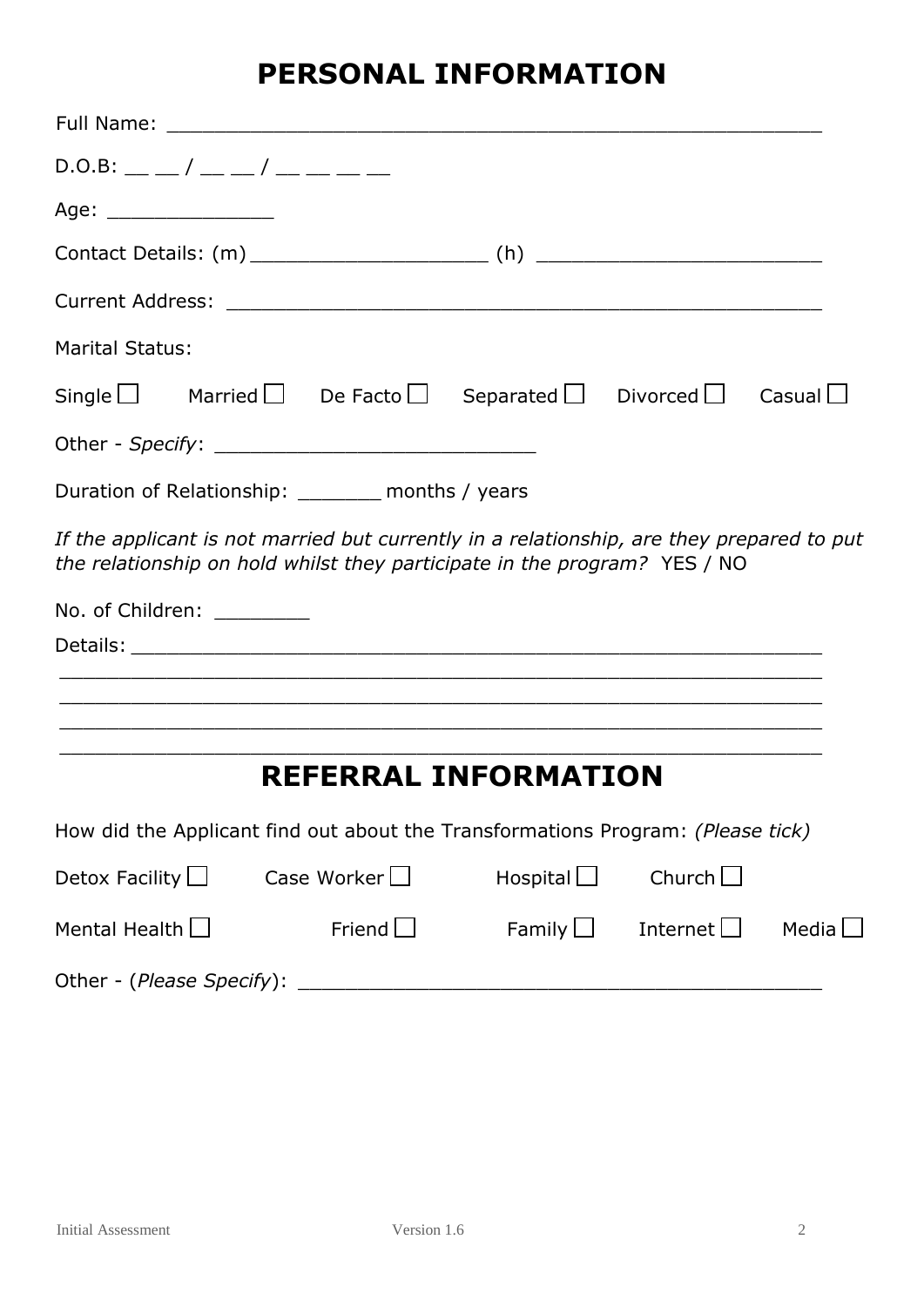## **ELIGIBILITY ASSESSMENT**

| <b>No</b>      | <b>Basic Requirements</b>                                                                                                                                                                                                                                                                                                                                                                                    | <b>Yes</b> | <b>No</b> |
|----------------|--------------------------------------------------------------------------------------------------------------------------------------------------------------------------------------------------------------------------------------------------------------------------------------------------------------------------------------------------------------------------------------------------------------|------------|-----------|
| $\mathbf{1}$   | Has the Applicant detoxed from illicit/licit drugs and alcohol for a<br>minimum of 7 days prior to entry into program?                                                                                                                                                                                                                                                                                       | Y          | N         |
| $\overline{2}$ | Has the Applicant identified the problem that caused his/her life to<br>become un-manageable?                                                                                                                                                                                                                                                                                                                | Y          | N         |
| 3              | Has the Applicant expressed a desire and is motivated to stop<br>using and change their lifestyle?                                                                                                                                                                                                                                                                                                           | Y          | N         |
| 4              | Is the Applicant 18 years of age or older. (Applications from clients<br>aged 16 to 18 years will be assessed on a range of issues<br>including; guardianship; applicant maturity and current<br>composition of Residents).                                                                                                                                                                                  | Y          | N         |
| 5              | Has the Applicant has ever been diagnosed with any mental health<br>issues?                                                                                                                                                                                                                                                                                                                                  | Y          | N         |
| 6              | Is the Applicant able and prepared to pay in advance the Program<br>Fee & Bond prior to entering the Program?<br>A \$500 Bond up front will be returned to you when you Graduate: (\$250.00<br>can be paid off through your program)<br>Youth Allowance: $$430 + $50$ Key Deposit = \$480<br>Newstart: $$480 + $50$ Key Deposit = \$530<br>Disability Support Pension (DSP) \$650 + \$50 Key Deposit = \$700 | Y          | N         |
| 7              | Is the Applicant eligible for Centrelink payments?                                                                                                                                                                                                                                                                                                                                                           | Y          | N         |
| 8              | Does the Applicant have any major outstanding loans or debts that<br>may affect their ability to pay the Fortnightly Program Fee?                                                                                                                                                                                                                                                                            | Y          | IV        |
| 9              | Is the Applicant currently working?                                                                                                                                                                                                                                                                                                                                                                          | Y          | N         |
| 10             | Does the Applicant agree to comply with Transformations Program<br>Rules and requirements?                                                                                                                                                                                                                                                                                                                   | Y          | N         |
| 11             | Is the Applicant in good physical health and able to fulfil the Work<br>component of the Program?                                                                                                                                                                                                                                                                                                            | Y          | N         |
| 12             | Explain to applicant that this is a holistic, faith based,<br><b>Christian Program.</b> Is the Applicant accepting and willing to<br>participate in the Spiritual Component of the Program?                                                                                                                                                                                                                  | Y          | N         |
| 13             | Can the Applicant read and write?                                                                                                                                                                                                                                                                                                                                                                            | Y          | N         |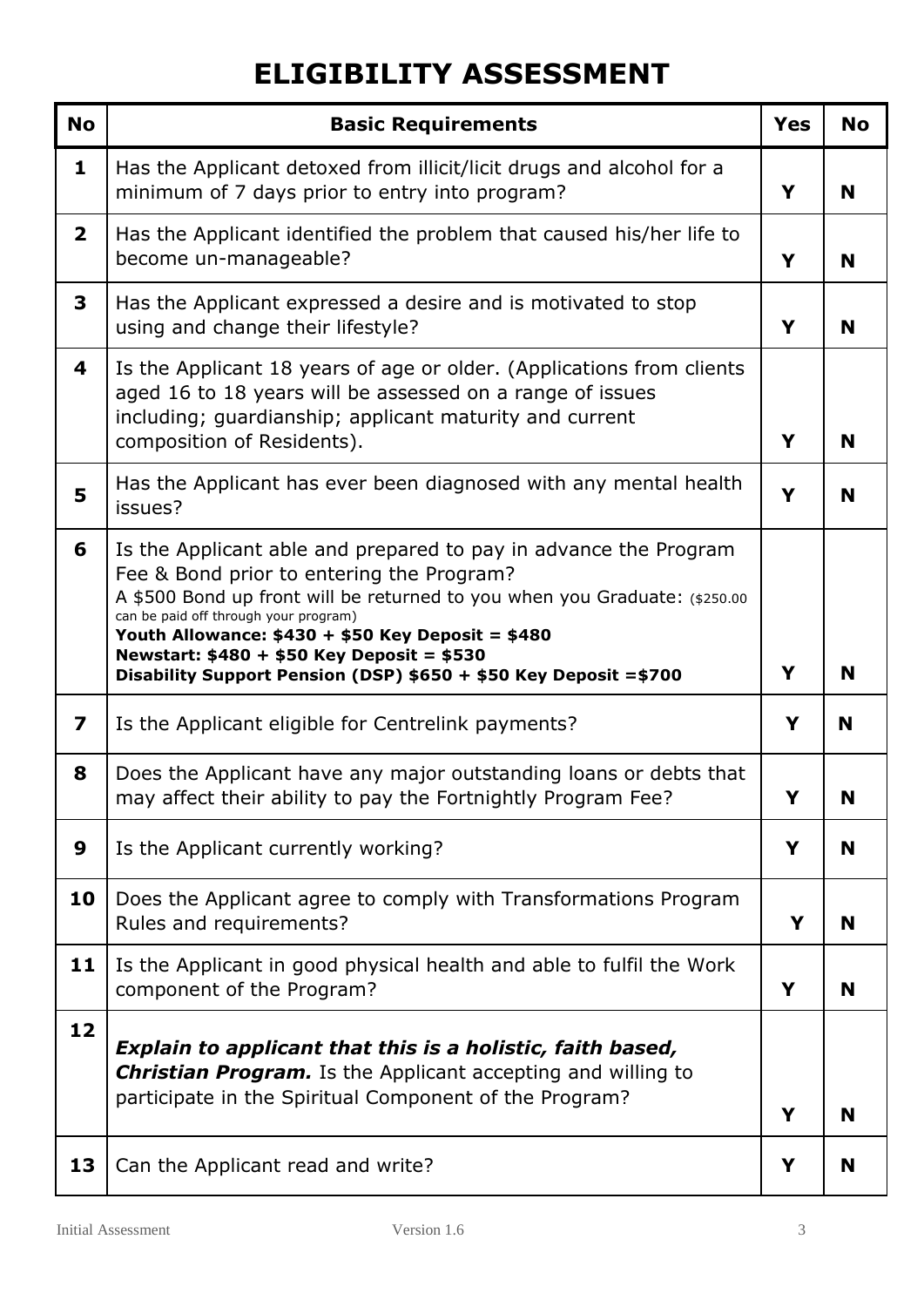## **SUBSTANCE ABUSE HISTORY**

| <b>Substance</b>       | When<br><b>Last Used</b> | <b>Days</b><br>Used in<br>last<br>7Days | <b>Days</b><br>Used in last<br><b>4Weeks</b> | <b>Amount</b><br><b>Used</b><br><b>Daily</b> | <b>Years</b><br>of<br><b>Daily Use</b> | Age<br><b>First Used</b> |
|------------------------|--------------------------|-----------------------------------------|----------------------------------------------|----------------------------------------------|----------------------------------------|--------------------------|
| <b>Tobacco</b>         |                          |                                         |                                              |                                              |                                        |                          |
| <b>Alcohol</b>         |                          |                                         |                                              |                                              |                                        |                          |
| <b>Cannabis</b>        |                          |                                         |                                              |                                              |                                        |                          |
| <b>Amphetamines</b>    |                          |                                         |                                              |                                              |                                        |                          |
| <b>Opiates</b>         |                          |                                         |                                              |                                              |                                        |                          |
| <b>Cocaine</b>         |                          |                                         |                                              |                                              |                                        |                          |
| <b>Ecstasy</b>         |                          |                                         |                                              |                                              |                                        |                          |
| <b>LSD</b>             |                          |                                         |                                              |                                              |                                        |                          |
| <b>Benzodiazepines</b> |                          |                                         |                                              |                                              |                                        |                          |
| <b>Solvents</b>        |                          |                                         |                                              |                                              |                                        |                          |
| <b>Ice</b>             |                          |                                         |                                              |                                              |                                        |                          |
| Other (list)           |                          |                                         |                                              |                                              |                                        |                          |

#### **REHABILITATION & INTERVENTION HISTORY**

Has the applicant ever participated in a Rehabilitation or Intervention Program before? YES / NO

If YES, please provide details:

| <b>Type of Program</b>                                          | When | <b>Where</b> | <b>How</b><br>Long |
|-----------------------------------------------------------------|------|--------------|--------------------|
| <b>Residential Rehab</b>                                        |      |              |                    |
| <b>Out client Program</b>                                       |      |              |                    |
| <b>Detox</b>                                                    |      |              |                    |
| Pharmacotherapy<br>e.g. Methadone,<br>Buprenorphine, Naltrexone |      |              |                    |
| <b>Needle Exchange</b>                                          |      |              |                    |
| <b>Counselling</b>                                              |      |              |                    |
| <b>12 Step</b> (e.g. A.A, N.A)                                  |      |              |                    |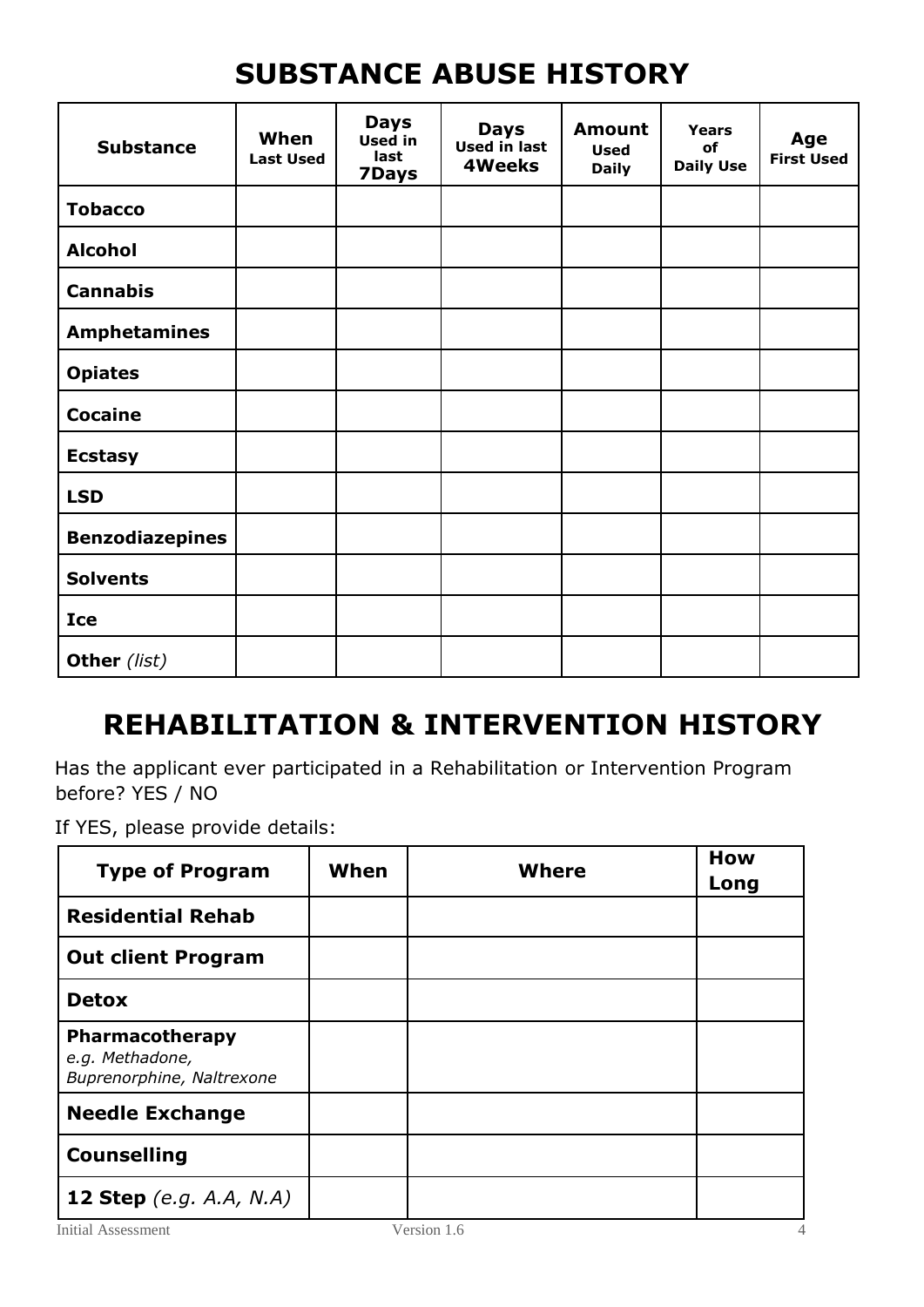## **LEGAL HISTORY**

Does the applicant have a criminal history? YES /NO If YES, please provide details:

| Charge/ Offence | Date of<br><b>Offence</b> | <b>Conviction</b> | <b>Penalty</b><br>(i.e. Sentence, Probation,<br>Community Hrs etc.) |
|-----------------|---------------------------|-------------------|---------------------------------------------------------------------|
|                 |                           |                   |                                                                     |
|                 |                           |                   |                                                                     |
|                 |                           |                   |                                                                     |
|                 |                           |                   |                                                                     |
|                 |                           |                   |                                                                     |
|                 |                           |                   |                                                                     |
|                 |                           |                   |                                                                     |

Does the applicant have any Pending Charges that are currently being dealt with? YES / NO If YES please provide details:

| <b>Charge</b> | Date of<br><b>Offence</b> | <b>Pending Action</b><br>(i.e. Court dates & type of hearing etc.) |
|---------------|---------------------------|--------------------------------------------------------------------|
|               |                           |                                                                    |
|               |                           |                                                                    |
|               |                           |                                                                    |
|               |                           |                                                                    |
|               |                           |                                                                    |

|                         | Is the Applicant currently on a Court Order or Parole? YES / NO |
|-------------------------|-----------------------------------------------------------------|
| If YES, please provide: |                                                                 |

Type of Order: \_\_\_\_\_\_\_\_\_\_\_\_\_\_\_\_\_\_\_\_\_\_\_\_\_\_\_\_\_\_\_\_\_\_\_\_\_\_\_\_\_\_\_\_\_\_\_\_\_\_\_\_

Conditions:

\_\_\_\_\_\_\_\_\_\_\_\_\_\_\_\_\_\_\_\_\_\_\_\_\_\_\_\_\_\_\_\_\_\_\_\_\_\_\_\_\_\_\_\_\_\_\_\_\_\_\_\_\_\_\_\_\_\_\_\_\_\_\_\_

\_\_\_\_\_\_\_\_\_\_\_\_\_\_\_\_\_\_\_\_\_\_\_\_\_\_\_\_\_\_\_\_\_\_\_\_\_\_\_\_\_\_\_\_\_\_\_\_\_\_\_\_\_\_\_\_\_\_\_\_\_\_\_\_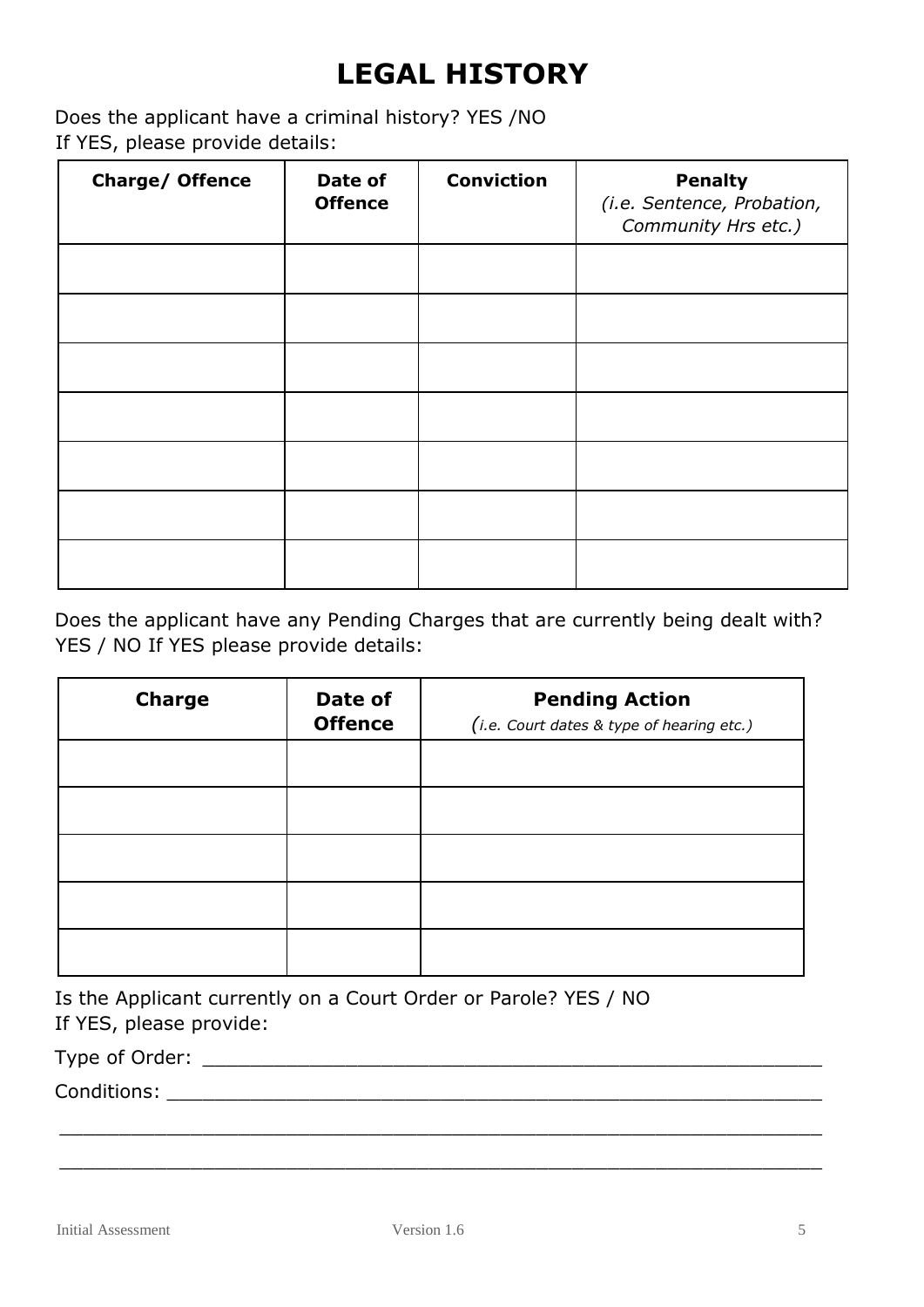#### **MEDICAL HISTORY**

| <b>Summary</b>                                                                                                                        | <b>YES</b> | <b>NO</b> | <b>Details</b> |
|---------------------------------------------------------------------------------------------------------------------------------------|------------|-----------|----------------|
| Have you ever been diagnosed<br>with any mental health issues or<br>illnesses? (including depression &<br>anxiety disorders)          | Y          | N         |                |
| Have you been diagnosed with<br>any life threatening illnesses?                                                                       | Y          | N         |                |
| Do you have any scheduled<br>surgeries or need any operations<br>in the next 12 months?                                               | Y          | N         | When:<br>Why:  |
| Do you have any chronic medical<br>problems or illnesses that could<br>hinder your participation in any<br>activity of the programme? | Y          | N         |                |

Does the Applicant suffer from any of the following medical problems? YES / NO

If YES, please provide details:

*(please select relevant medical problem and provide details)*

| <b>Medical Problem</b>   | <b>Treatment Plan</b> | <b>Other Details</b> |
|--------------------------|-----------------------|----------------------|
| <b>Head Injuries</b>     |                       |                      |
| <b>Cardiac Problems</b>  |                       |                      |
| <b>Chronic Pain</b>      |                       |                      |
| <b>Skeletal Injuries</b> |                       |                      |
| <b>Pregnancy</b>         |                       |                      |
| <b>Other</b>             |                       |                      |

List details of any other relevant Medical issues? *(e.g. details for hospital admission etc.)*

\_\_\_\_\_\_\_\_\_\_\_\_\_\_\_\_\_\_\_\_\_\_\_\_\_\_\_\_\_\_\_\_\_\_\_\_\_\_\_\_\_\_\_\_\_\_\_\_\_\_\_\_\_\_\_\_\_\_\_\_\_\_\_\_

\_\_\_\_\_\_\_\_\_\_\_\_\_\_\_\_\_\_\_\_\_\_\_\_\_\_\_\_\_\_\_\_\_\_\_\_\_\_\_\_\_\_\_\_\_\_\_\_\_\_\_\_\_\_\_\_\_\_\_\_\_\_\_\_

\_\_\_\_\_\_\_\_\_\_\_\_\_\_\_\_\_\_\_\_\_\_\_\_\_\_\_\_\_\_\_\_\_\_\_\_\_\_\_\_\_\_\_\_\_\_\_\_\_\_\_\_\_\_\_\_\_\_\_\_\_\_\_\_